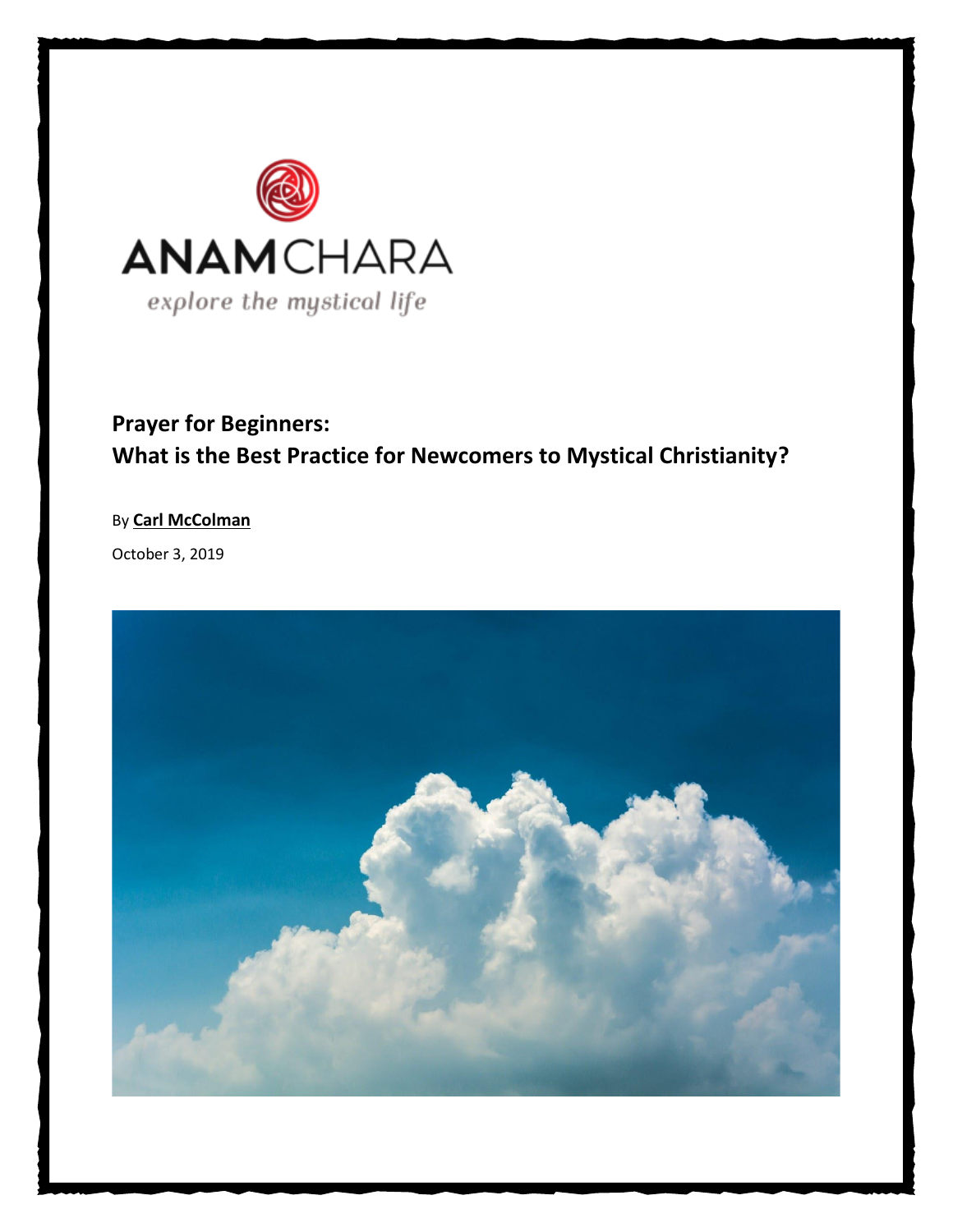I have a little experience of Zen sitting meditation and have tried to practice with the Jesus Prayer. There are differences between Centering Prayer (Keating) and Christian Meditation (Main). What do you suggest I start with?

Over the years I have done several of the meditation weekend programs offered by the local Shambhala Center. Shambhala training, for those who don't know it, is essentially a program for learning Buddhist meditation practices but without a lot of Buddhist doctrine. It's built on the idea that, for many people especially in places like America, learning a spiritual practice (in this case, meditation) is more beneficial, and often more easy to accept, than getting caught up in propositional doctrines, teachings and dogmas.

So each level of the Shambhala training involves a different exercise in meditation practice, and so the participant eventually learns a variety of approaches to meditation. The person who completes Shambhala training might not know anything about the Four Noble Truths or the Eightfold Path, but at least he or she knows how to meditate (and hopefully is actually doing so).

I have long felt that Christianity needs its own equivalent to Shambhala training: a curriculum that focusses on *spiritual practice* rather than on religious doctrine. Thus, this reader's question: What is a good spiritual practice for someone just beginning to embrace Christian mysticism?

What complicates this question is two facts — one cultural, one doctrinal — that separates Christianity from most other forms of spiritual practice.

First, the cultural issue: Christianity does not have a tradition of teaching specific "methods" of contemplation. Even the methods my reader mentions: Centering Prayer and the John Main method of Christian Meditation — are both very much shaped by eastern practices (Centering Prayer is based the spirituality of *[The Cloud of Unknowing](https://viamystica.com/the-cloud-of-unknowing-a-masterpiece-of-contemplative-guidance/)* but through a method similar to transcendental meditation, while John Main's form of meditation is based on the Hindu practice of mantra recitation).

This leads us to the doctrinal issue: for Christian contemplation — even when influenced by eastern practices — really is different from other forms of meditation, for a very simple reason: Christian spirituality is fundamentally *relational* — it is built on the desire for *intimacy with God*. At its core, Christian mysticism is not a program for attentiveness, or mindfulness, or dismantling the ego, or raising consciousness, even though I would argue that eventually Christian mystical practices support us in all of the above.

But the core, the foundation, of Christian mysticism is building a relationship with God through prayer. We embrace the mystical life not to enhance ourselves, but to respond to God's call. Whatever blessings or transformation mysticism gives us is a consequence of deepening intimacy with God — and not the other way around.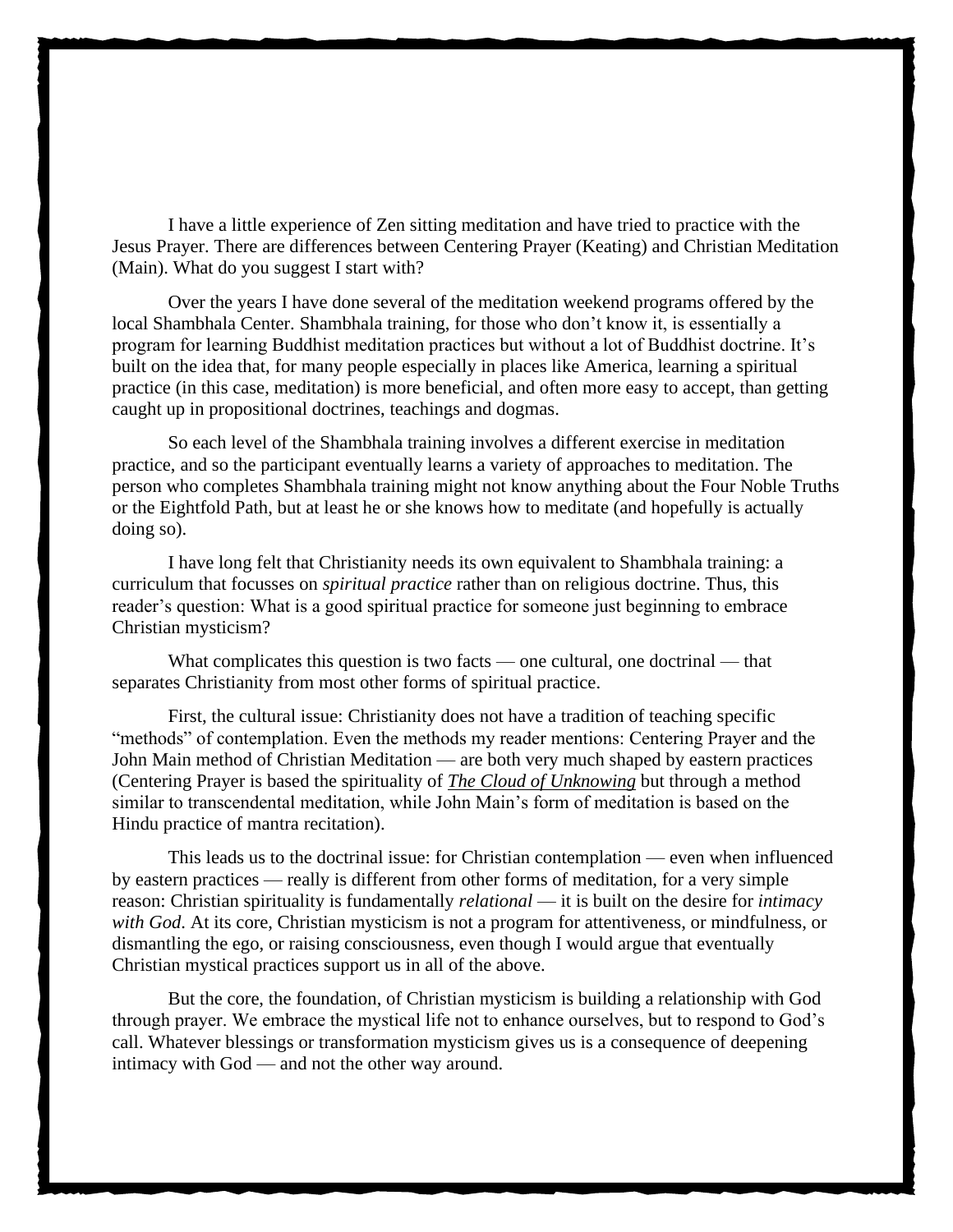So: if Christian mysticism is based on establishing or deepening a relationship with God, and historically there is no particular method or technique of Christian prayer or meditation, then what advice do we give to the beginner?

Let's begin by quoting one of the great mystics, [Teresa of Ávila,](https://viamystica.com/teresa-of-avila-a-passionate-mystic-of-the-love-of-god/) from *[The Interior](https://amzn.to/2M6XHt6)  [Castle](https://amzn.to/2M6XHt6)*:

The important thing is not to think much but to love much; and so do that which best stirs you to love.

So. We lead with love. Which means, that as important as a disciplined practice like Centering Prayer or Christian Meditation might be, they need the foundation of love in order to be beneficial.

If I speak in the tongues of mortals and of angels, but do not have love, I am a noisy gong or a clanging cymbal. And if I have prophetic powers, and understand all mysteries and all knowledge, and if I have all faith, so as to remove mountains, but do not have love, I am nothing. If I give away all my possessions, and if I hand over my body so that I may boast, but do not have love, I gain nothing.

You could paraphrase it like this: "If I practice Christian Meditation so that my mantra becomes the perfect center of my attention, but do not have love, I am just a bamboo flute playing the same four notes over and over again. And if I practice Centering Prayer to the point where all thoughts and distractions drop away and I rest in pure silence, but do not have love, I am nothing but a quiet ego."

So a beginner needs to begin with love. But what does *that* entail? Well, Jesus mandated four dimensions of love: love for God (Mark 12:30), love for neighbor, love for self (Mark 12:31), and love for enemies (Matthew 5:44). G.K. Chesterton once quipped that we are instructed to love our neighbors as well as our enemies because they are often the same! But all joking aside, I think love your neighbors/love your enemies is a way of saying "love without distinction or duality." We are called to *be* love: and to share that love with others, regardless of whether the "other" person loves us back or not. Even the person who actively wishes us harm deserves love — even if we have to express that love in ways that are safe and respectful of all our other love commitments (i.e., it's not wise to passively let an enemy hurt you, that just inhibits your capacity to love others).

It's hard to love your enemies; it's even a challenge merely to pray for those who dislike you. So let's not start there. Let's start with learning to love God — and ourselves. Back to Teresa of Ávila, who recommends in her book *[The Way of Perfection](https://amzn.to/2M6XHt6)* a simple approach to prayer: that whenever we pray, even in the humblest of ways (like reciting the Lord's Prayer or thanksgiving before a meal), combine the words of the prayer with an inner sense of love and adoration for God.

In other words: pray, and love God. Make that your practice. It doesn't matter if you read prayers out of a book (like the Psalms or the Liturgy of the Hours) or if you pray using your own words. But pray. Talk to God. And cultivate a loving heart while you do that.

But what about meditation?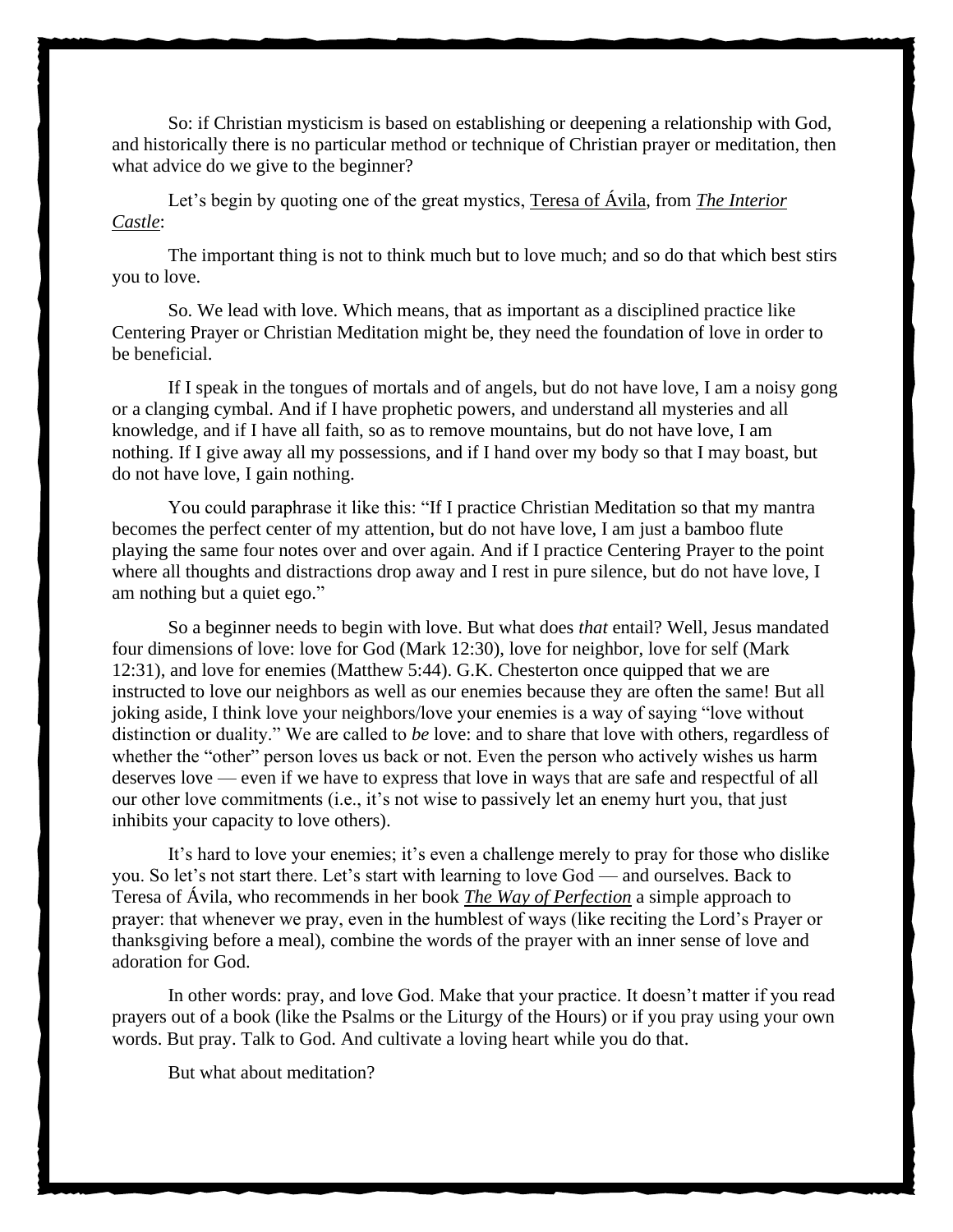Yes, silence is important too. Yes, methods such as using the Jesus Prayer and reciting a prayer word are excellent for learn to "be still and know God." But the question was specifically what would I recommend for *beginners* — and I believe learning to pray and the love should come first, and only then does it make sense to talk about what's the best way to embrace interior silence.

Because, in a Christian context, methods like Centering Prayer matter not because there's anything particularly special about the *method* but rather because of where the method takes us: into silence, a silence that we believe is given to us through the love of God. We are silent before God because even silence itself is a way to praise God, love God, and respond to God's preexisting love for us.

Silence is essential to the mystical and contemplative life. But it must be a silence grounded in love.

Okay, I can hear people say now, "But you still haven't answered the question!?!" In other words, what method do I recommend for beginners — assuming the beginner is already at work cultivating a daily practice and a heart centered on love. What then?

Let me finish this by quoting from a book called *[The Philokalia and the Inner Life](https://amzn.to/31K7JGZ)*. This is a commentary on *[The Philokalia](https://amzn.to/2ImkBf7)*, the massive five-volume anthology of mystical writings collected for Orthodox Christians (but really for all Christians). The author of the commentary makes this interesting observation:

The Philokalia is not a uniform collection of texts that have been edited so as to be in complete agreement with each other, but rather they provide a variety of views around a central concern with the purification, illumination and perfection of the Christian soul.

In other words, part of the power of a collection of mystical writings like the *Philokalia* comes precisely from the fact that it does not just present "one" way to become a mystic or a contemplative. There are a "variety of views" and a variety of practices and exercises. What works for me, as a 50-something, married, American, college-educated Catholic layperson, might not be helpful to somebody whose life circumstances or personality is different from mine. And this is a good thing.

There's no one way to fall in love. There's no one way to write a poem. Likewise, there are many ways to embrace contemplative practice and the mystical life.

I think both the John Main method of Christian meditation, and Centering Prayer, are excellent methods of entering into silent prayer. Frankly, I would recommend either one, based on this factor: do you know someone who can teach you, or direct you in one of the methods? Is there a group dedicated to one of these methods that meets at your church or another church near you?

Christian mysticism is relational — and that means not only does it focus on relating to God, but also that it encourages us humans to build community, friendships, and other loving relationships. So when it comes to practices like prayer and meditation, what matters the most is if you have access to friends or mentors who can teach you and support you on your ongoing, day-in-day-out practice.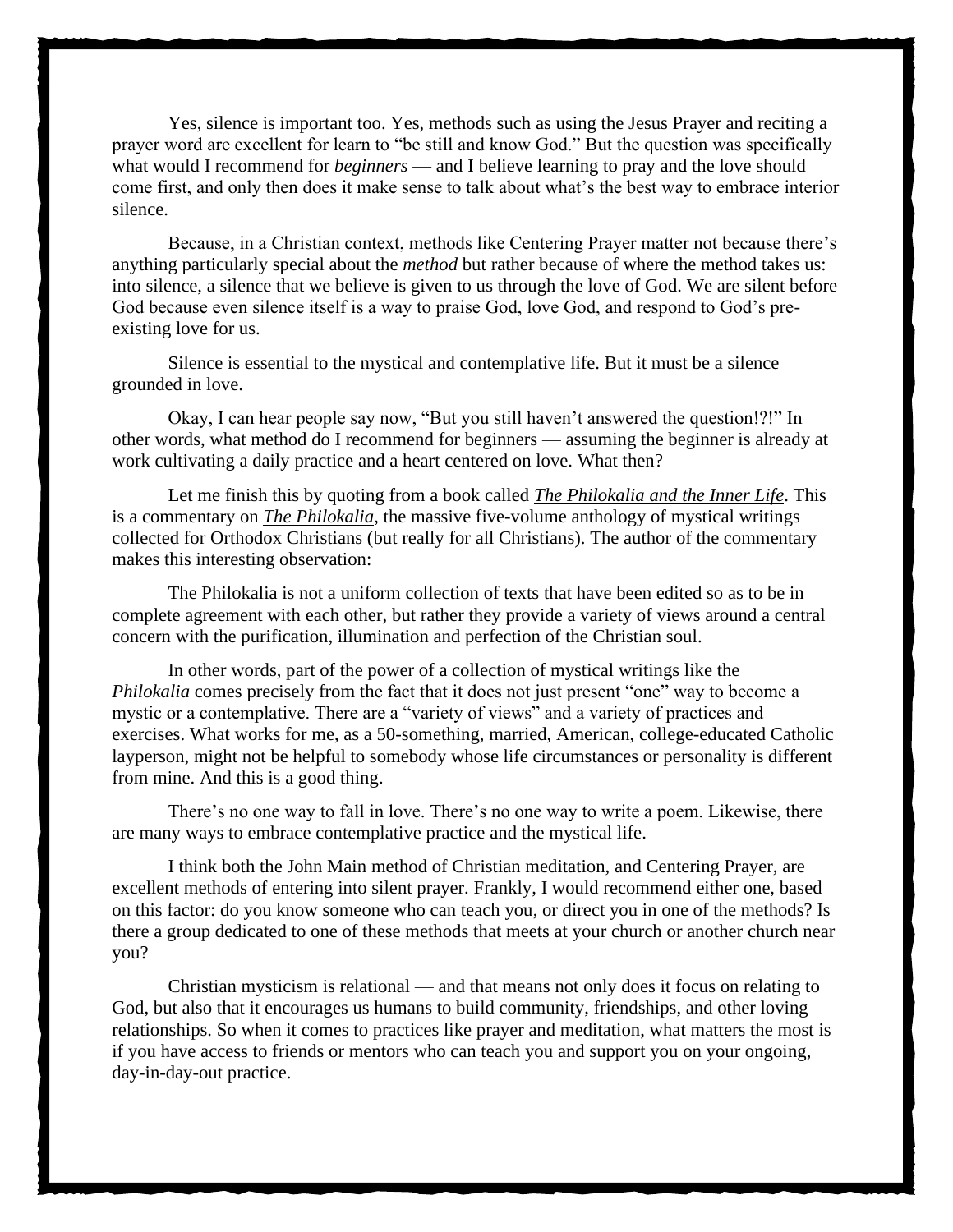So if there is a Centering Prayer group at your church, go with that. On the other hand, if there's a Christian meditation group that meets in your neighborhood, that might be your best bet. If you are lucky enough to have both types of groups meeting in your community, visit them both and decide which one you are more likely to commit to, and go with that one.

Silence is silence. Prayer is prayer. Love is love. There are different tools available to us, spiritually speaking, to help us grow in love, to become regular people of prayer, and to begin to explore the mysteries of silence. The right "tools" for a beginner are the ones that he or she is most likely to use — and keep using.

Hope this is helpful!

Some of the resources and authors mentioned in this post:

- Centering Prayer learn more about it at the [Contemplative Outreach](https://www.contemplativeoutreach.org/) website
- John Main's method of Christian meditation learn more about it at the [World](http://wccm.org/)  [Community for Christian Meditation](http://wccm.org/) website
- Anonymous, *[The Cloud of Unknowing](https://amzn.to/2LM5UUo)*
- Teresa of Ávila, *The Interior Castle* and *[The Way of Perfection](https://amzn.to/2M6XHt6)*
- G. K. Chesterton is the author of many books; for starters, check out *[Orthodoxy](https://amzn.to/3571pvi)* or *[The](https://amzn.to/3571pvi)  [Everlasting Man](https://amzn.to/3571pvi)*
- [The Psalms](https://amzn.to/2AF0aWj) (check out the translation by Robert Alter)
- [The Liturgy of the Hours](https://amzn.to/2Op7iyl)
- Christopher C.H. Cook, *[The Philokalia and the Inner Life](https://amzn.to/31K7JGZ)*
- *[The Philokalia](https://amzn.to/2ImkBf7)*